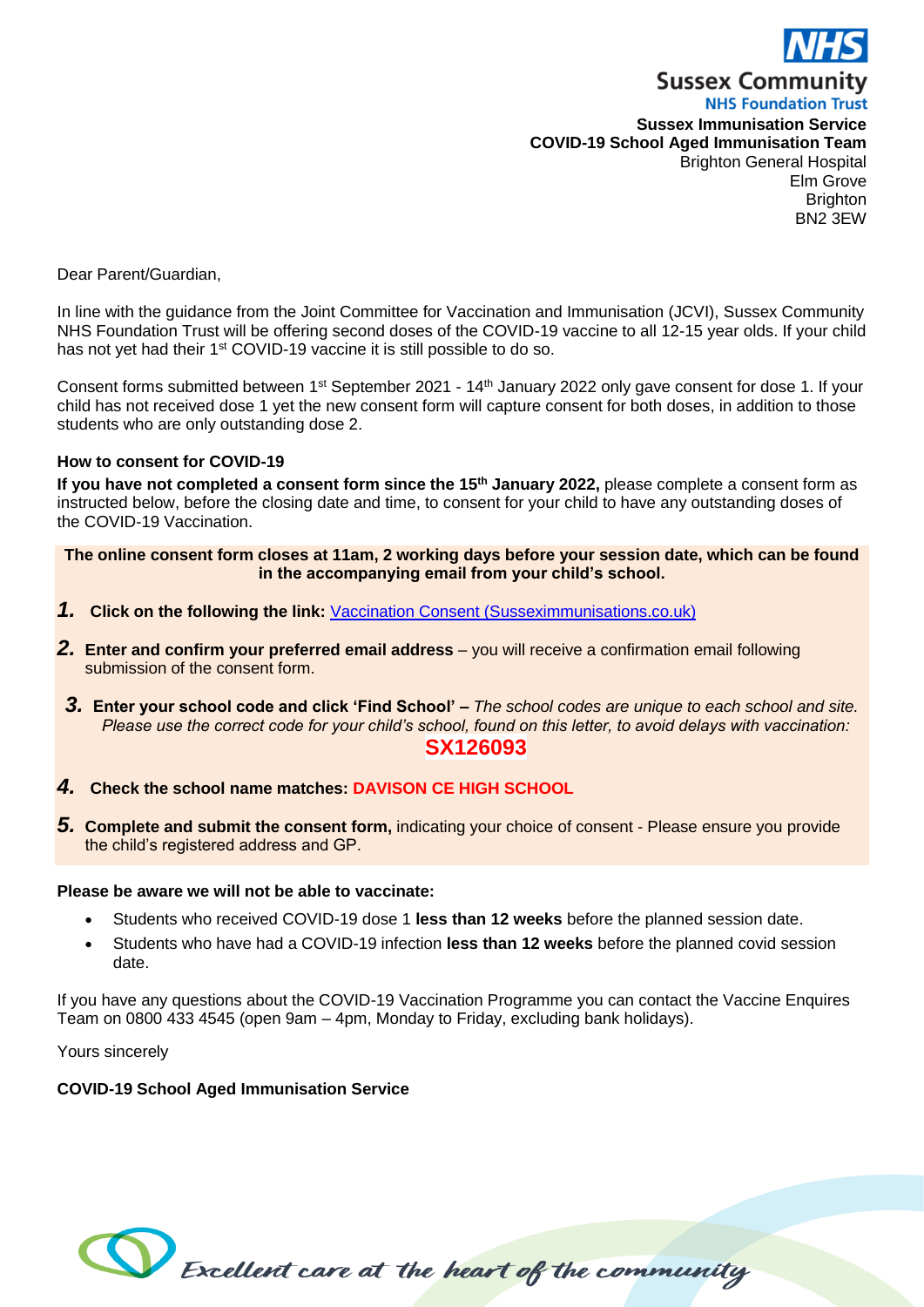

# **FREQUENTLY ASKED QUESTIONS**

## **What if my child has recently tested positive for COVID-19?**

If your child has had COVID-19 they will not be able to be vaccinated until 12 weeks (84 days) since onset of symptoms or positive COVID-19 test result*.*

## **What do I do if I am unable to complete a form online?**

Call the COVID-19 Schools Immunisation service on 01293 227797 (open 9am – 5pm Monday to Friday, excluding bank holidays) and we will be able to take your consent information over the phone.

## **What do I do if I do not want my child to have this vaccination?**

If you have not done so already, please complete the online consent form indicating that you do not give consent for your child to receive the COVID-19 vaccine. If you have previously done this you do not need to submit a further form. In the absence of a form we will follow national guidance on children self-consenting.

## **What if I have I have already consented?**

Consent forms submitted between 1<sup>st</sup> September 2021 - 14<sup>th</sup> January 2022 only gave consent for dose 1. If your child has not received dose 1 yet the new consent form will capture consent for both doses, in addition to those students who are only outstanding dose 2. If you have any questions about this please call the COVID-19 Schools Immunisation service on 01293 227797 (open 9am – 5pm Monday to Friday, excluding bank holidays)

## **What if my child wants the vaccination but, as a parent / guardian, we would rather they didn't have it?**

If you do not want your child to have this vaccination, please complete the online consent form indicating this. However, if your child approaches us requesting this vaccination where you have indicated you do not consent, we would endeavour to have a conversation with you to discuss their options.

## **I've consented for my child to have the vaccine but they refuse it on the day?**

If your child refuses to have the vaccine we will not vaccinate them. You will receive an email, sent to the email address provided when completing the consent form, advising you of the vaccination outcome. If your child was not vaccinated, following submission of a positive consent form, the email will set out the reason for this and contain details of how to book into a further clinic.

## **What do I do if I have changed my mind after completing an online consent form?**

You must contact the COVID-19 Schools Immunisation service on 01293 227797 (open 9am – 5pm Monday to Friday, excluding bank holidays) to change your consent and cancel your appointment prior to the day of the vaccination.

# **How will I know when my child has been vaccinated?**

You will receive an email, sent to the email address provided when completing the online form, advising you of the vaccination outcome. If your child was not vaccinated, following submission of a positive consent form, your email will advise of the reason for this and contain details of how to book another clinic.

### **My child is having other routine vaccinations can they still have their COVID-19 Vaccine?**

Yes, your child can have other vaccinations around the same time as the COVID-19 vaccination. Guidance from the Joint Committee on Vaccination and Immunisation (JCVI) states that the COVID vaccine can be given alongside other live and inactivated vaccines. The COVID vaccine is an inactivated intramuscular vaccination. There is no longer any need to observe a 7 days gap between vaccines. The only exception to this new guidance is shingles vaccination, where a 7 day interval should be observed.

# **Will my child be able to receive another vaccine in these clinics?**

No, these clinics are specifically for COVID-19 vaccination only.

# **If I do not complete a consent form, will my child still be able to receive the vaccination?**

They will not be able to receive the vaccination at the school session, however, you can book a 12-15 vaccination at various venues across Sussex via the National Booking System (119) or [https://www.nhs.uk/conditions/coronavirus](https://www.nhs.uk/conditions/coronavirus-covid-19/coronavirus-vaccination/book-coronavirus-vaccination/)[covid-19/coronavirus-vaccination/book-coronavirus-vaccination/](https://www.nhs.uk/conditions/coronavirus-covid-19/coronavirus-vaccination/book-coronavirus-vaccination/) 

Excellent care at the heart of the community